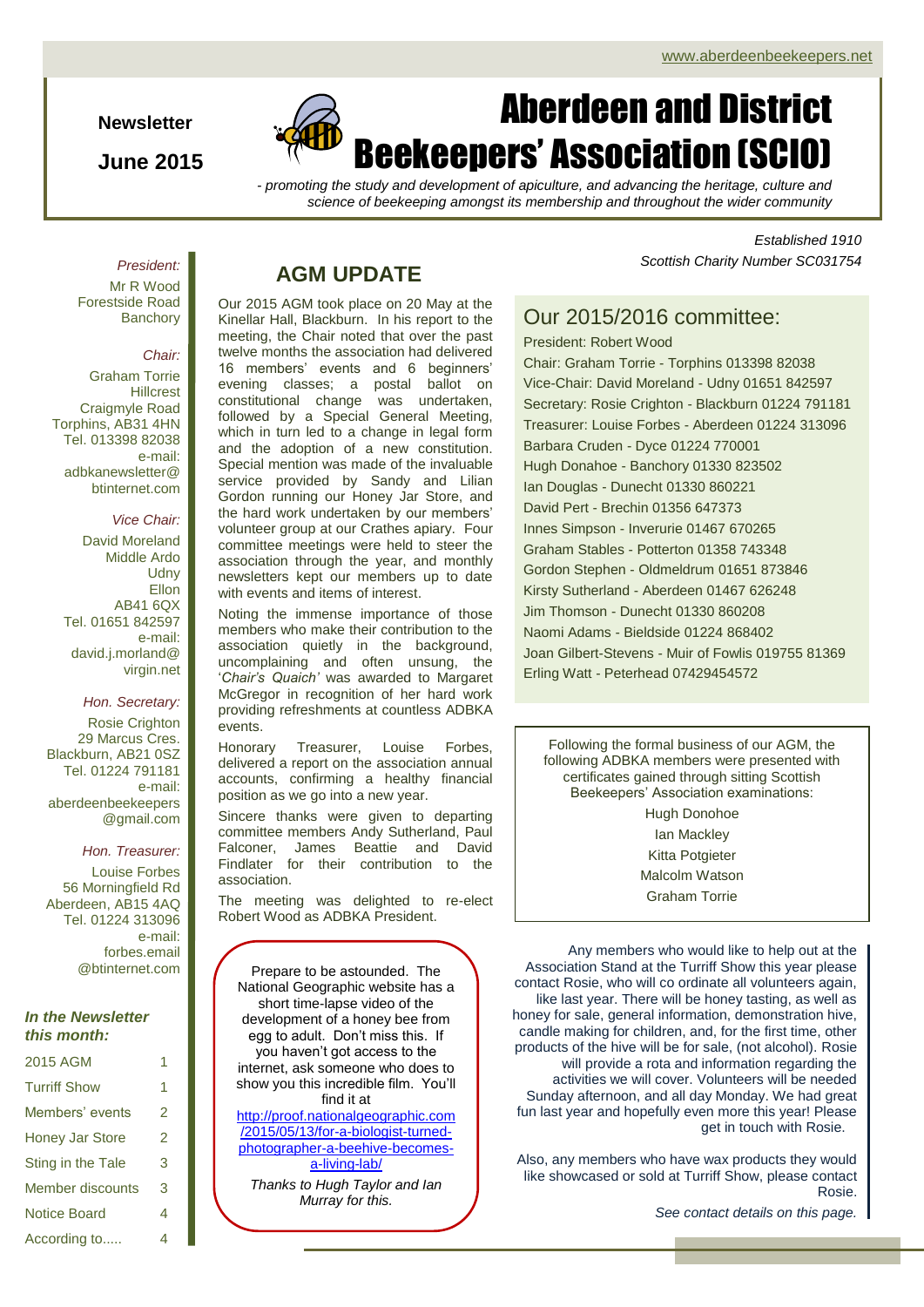# Page 2 of 4 **ADBKA** Newsletter

## **WORKSHOP: MAKING NUCS**

Sunday 21 June at 2pm Green Apple, Auchry Walled Garden, Turriff, AB53 5TP

*From the B9170 coming into Cuminestown, signs ("ADBKA", with directional arrow) will be placed at both ends* 

*of the lane to guide you in. A Sat Nav programmed with the post code will get you to the road end. Look out for the blue "Green Apple" sign in the yard.*

## **APIARY DEMONSTRATION**

Sunday 5 July at 2pm Association apiary, Crathes Castle, Banchory, AB31 5QJ

## **APIARY DEMONSTRATION**

**with Les Webster** Sunday 19 July at 2pm **Huntly** *(further details to be announced)*

As was widely expected, the National Farmers' Union has made an application to the Government to allow farmers to use neonicotinoid-coated oil seed rape seed this autumn, prior to the expiry of the current EU-wide moratorium. NFU vice-president, Guy Smith, said: "Since last autumn we have heard from hundreds of our members growing oilseed rape that establishing the crop has become far more difficult and expensive, if not impossible, without neonicotinoid seed dressing. Because of this we want the authorities to allow farmers to use the seed treatments they need to make growing oilseed rape viable. See [http://www.fwi.co.uk/news/nfu-confirms-bid-for-neonics-ban-](http://www.fwi.co.uk/news/nfu-confirms-bid-for-neonics-ban-exemption.htm)

[exemption.htm](http://www.fwi.co.uk/news/nfu-confirms-bid-for-neonics-ban-exemption.htm) At the same time, more than 153 thousand people (at the time of writing) have signed a petition directed at Liz Trust, UK Secretary of State for Environment, Food and Rural Affairs, demanding that

the ban be continued in light of concerns over the impact of neonicotinoid pesticides on bees and other pollinating insects. See [https://speakout.38degrees.org.uk/campaigns/ban-bee-](https://speakout.38degrees.org.uk/campaigns/ban-bee-killing-pesticides-for-good-937d4563-7694-41a8-a642-65e6b0e51453)

[killing-pesticides-for-good-937d4563-7694-41a8-a642-](https://speakout.38degrees.org.uk/campaigns/ban-bee-killing-pesticides-for-good-937d4563-7694-41a8-a642-65e6b0e51453) [65e6b0e51453](https://speakout.38degrees.org.uk/campaigns/ban-bee-killing-pesticides-for-good-937d4563-7694-41a8-a642-65e6b0e51453)

*Thanks to Jim Beattie for this item.*

## **2015 Honey Show**

Next October might seem a long way away, but it's not too early to be



thinking about your Honey Show entries. If you're taking off spring honey, make sure you set aside a couple of your best jars in anticipation of impressing our honey judge later this year. And don't forget that it's not just honey. You can enter beeswax products, handicrafts, mead, photography and more. Our Honey Show is great fun, and one of the highlights of our year. Join us this October and make 2015 the best year ever.

The latest *Bee Craft* hangout/webinar tackled the subject of the extraction of honey (from borage to heather honey) to honey judging - and all its complications. You can watch the recorded hangout at the Bee Craft website: [www.bee-](http://www.bee-craft.com/hangout)

## **Visit the ADBKA Honey Jar Store for:**

Ragus Candy Apistan (10 strips, sufficient for 5 hives)  $\overline{ }$ Ambrosia Syrup Honey Jars and Lids Mesh Floors – National size (wire only) Hessian Squares for smoker fuel



*Free loan of:* Honey extractors Mini-melters Heather honey press Wax extractor Wax foundation press Approximately half a mile along Laurel Drive, turn into Laurel Place on your right - it's a semi-circle so take the second entrance into this street. Now turn left into Laurel Avenue. Danestone Market Garden is signposted, on the left, about 100 yards along.

**Danestone Market Garden AB22 8AJ**

[craft.com/hangout](http://www.bee-craft.com/hangout)

You may be asked to show your ADBKA membership card when you visit the store, so remember to take it along

*For the loan items, a returnable £10 deposit is required, with the maximum length of loan being two weeks. As other members may be waiting to borrow extractors, etc. these must be returned on time and in a clean condition.*

The store is open between 6.30pm and 8pm on Wednesday evenings and at other times by arrangement with Sandy Gordon (Tel: 01224 484540)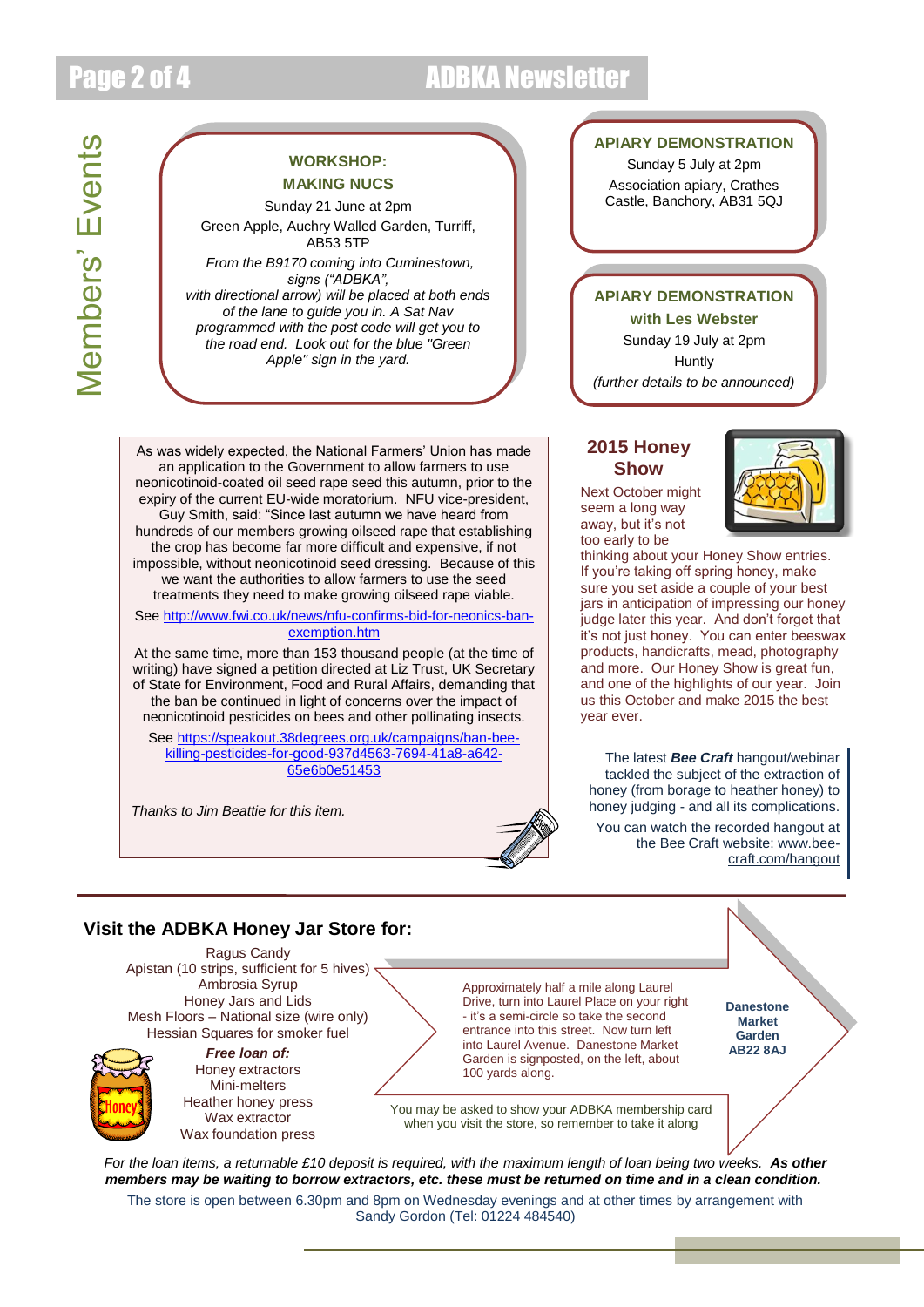# Page 3 of 4 ADBKA Newsletter

#### **Ouch! I've been Dufour'd!** Ouch, stop it; girls, please! Ouch! Gonna no' dae that? Just dinna – ouch!

Well, I've been stung. Bound to happen, isn't it? Rather goes with the territory, I suppose. I thought it'd be as well to find out, at this early stage, what happens when it's 'pointed out' to me (a bit like capsizing, when learning to sail: if you've already done it inadvertently, you don't have to do the drill deliberately!). It doesn't seem to be any worse than a playful nip from a boisterous terrier, or a scratch from a recalcitrant cat.

I've tried a few (apres-sting) remedies which may help (on the principle of 'if it works, it works'). You decide. Here's some, there must be others...

- rub with the inside of a banana skin also good for dry, 'chapped' skin, 'hacks' or dermatitis-type conditions on hands, feet &c.
- Avon "Skin-so-Soft" as supplied by H.M.Armed Forces to troops on manoeuvres in the Scottish Highlands to ward off midgies – it's very soothing, and *may* have a prophylactic effect, if applied beforehand.
- "Tiger Balm" an oriental remedy for all sorts of skin and muscle conditions; bit like Vick's Vapour Rub / Deep Heat; I use it for aches and pains, as well as a smear round the nostrils for colds and blocked sinuses (smoorin' neb); it says not for internal use, but it works (for me, anyway) on toothaches; and not on broken skin – it stings a bit (but less than a bee!).
- "Wujigao" another Chinese medicine, for insect bites. I've tried it on stings. Don't know. Can't say. Not going to recommend it, because it contains a non-traditional topical steroid which *may* thin the skin (that's a 'widely-believed fact' on the interwebnet thingy); you decide...
- I've heard that carbolic soap works, as a preventative... and a preparation of cider apple vinegar might do something (?) Who knows?

Maybe the best strategy would be to avoid being stung in the first place, but I'd prefer to roll up my sleeves and leave the gloves off – I've been told that I have a 'laissez-faire' attitude to Health & Safety!

Anyway, it's a fairly invigorating experience – quite a buzz; and I think people pay money for bee-sting therapy and bee venom treatment. I expect I'll get used to it, and may come to enjoy, or at least be stoical, about it. My 'comfort zone' has flexible boundaries!

I've heard that some people use a spray bottle loaded with sugar solution, *instead* of a smoker, so that might be worth a try. If a lion-tamer was about to put his head between the salivating jaws of a big cat, would he go in with a whip, and prod it with the blunt end of a chair – or send in a few steaks and a rack of ribs first?

### **B in the Park**

150,000 visitors to the Winter Gardens in Duthie Park! I'm a 'Newbie' beekeeper and have just signed a beekeeping lease with Aberdeen City Council, for three hives. They're now installed, on the sunny side of the wall in front of the start of the old Deeside Railway Line footpath, by the north gate (bottom of Polmuir Road). The apiary is surrounded by glass, so it's going to be like working in a shop window – difficult to hide, if anything goes wrong... !

I'd be delighted if anyone would care to come along to advise, assist, watch or generally get in the way; initially on Sundays... or maybe Fri./Sat., or Mon. … perhaps to chime with the Nature Study / wildlife groups and like activities based there.

No coach parties, please; give me a call on 01224 – 580137 beforehand to 'book ahead', and to make sure I'm not already fully booked. Several of the garden staff are interested, and numbers may be limited, as it's in the yard, and not ordinarily accessible to the public.

*Eric*

*Eric Chambers* **Note from the editor:** *remember, some people can have a serious reaction to bee stings; even experienced beekeepers can develop sensitivity. Bee stings can be life-threatening as a consequence of an extreme allergic reaction called anaphylaxis.*

*A very useful fact sheet on this subject can be found at [http://www.bbka.org.uk/files/library/bee\\_stings-l002\\_1342858887.pdf](http://www.bbka.org.uk/files/library/bee_stings-l002_1342858887.pdf)*

## BBwear **DISCOUNTED CLOTHING OFFER** for **ADBKA MEMBERS**

In order to get the 20% discount, you will need to contact BBwear directly, by email at [sales@bbwear.co.uk](mailto:sales@bbwear.co.uk) or by phone on 01872 562731, and place your order. You'll also need to ask the ADBKA Chair or Secretary (see contact details on the front page) to email BBwear to confirm that you are a member of the association. Your order will then be processed.

You can see the range of clothing on offer at<http://www.bbwear.co.uk/> or you can request a catalogue by calling the above number.

*Please note that you will not get the discount if you place your order online via BBwear's website, and discounts cannot be refunded after the order has been placed through the website.*

(Free gloves are not included with the full suits, however, a 50% discount is offered on washable leather gloves or spats.)